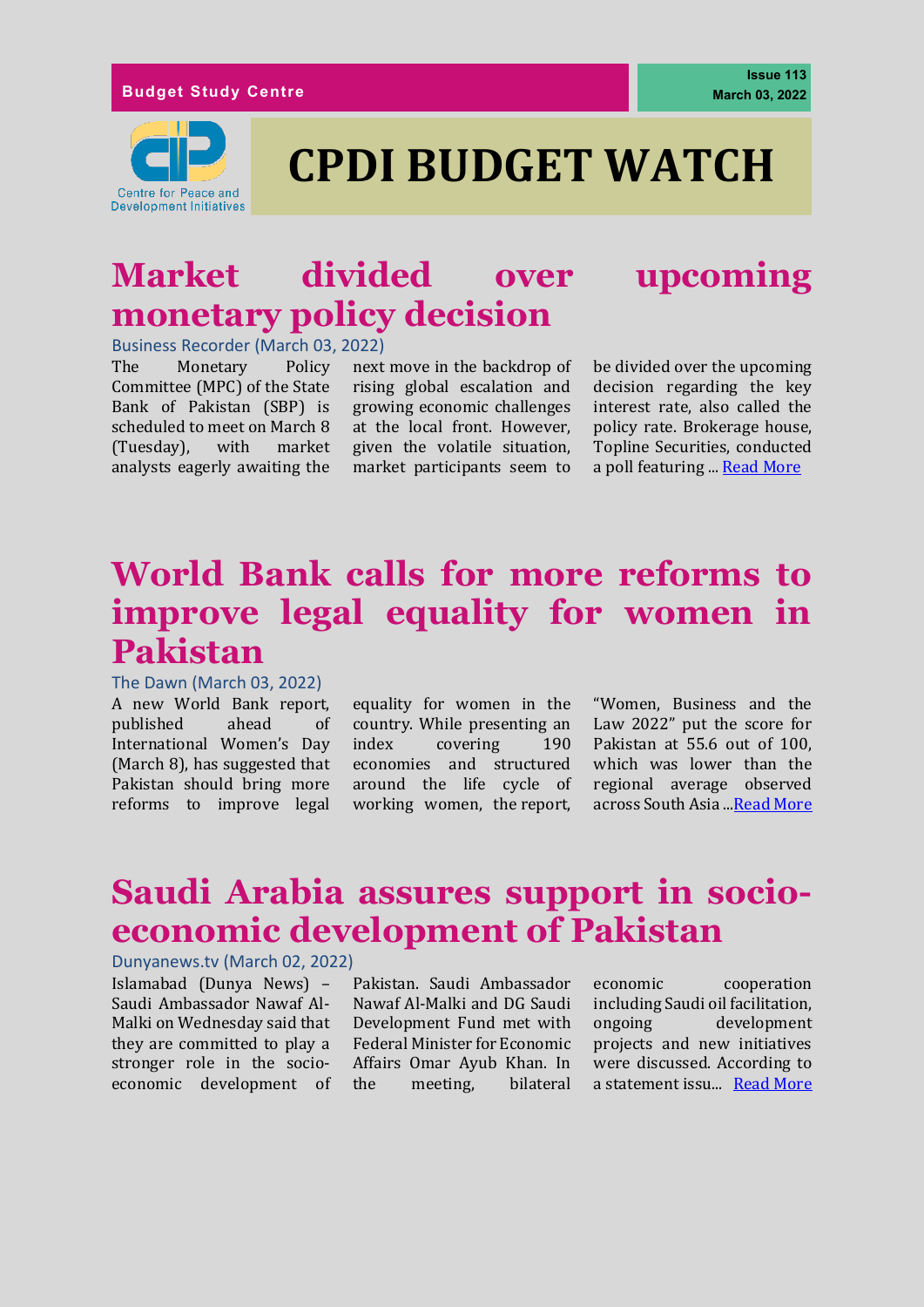### **Govt will sustain relief package as promised, says Tarin**

Profit.pakistantoday.com.pk (March 02, 2022)

In view of the increase in international oil prices while Pakistan is giving a Rs10 relief on petrol price the Finance Minister Shaukat Tarin said that we have made fiscal space for the relief package and will sustain it as promised. The finance minister in an interview to ARY News said we are not in violation of any agreement with the IMF. He said that the IMF is mainly concerned about the fiscal deficit and debt to GDP ratio. We are not in violation of IMF terms and conditions. Tarin …[Read More](https://profit.pakistantoday.com.pk/2022/03/02/govt-will-sustain-relief-package-as-promised-says-tarin/)

### **February: Pakistan's inflation reading drops marginally to 12.2%**

Business Recorder (March 01, 2022)

Despite a marginal drop, inflation remained in doubledigits as Consumer Price Index (CPI)-based reading clocked in at 12.2% on a yearon-year basis in February

2022, compared to an increase of [13.0% in the](https://www.brecorder.com/news/40151310)  [previous month](https://www.brecorder.com/news/40151310) and 8.7% in February 2021, showed data released by the Pakistan Bureau of Statistics (PBS) on Tuesday. "This takes 8MFY22 average inflation to 10.52% YoY compared to 8.25% in 8MFY21," said a note by brokerage house Arif Habib Limited (AHL) ... Read More

### **Fawad says PM's relief 'package for middle-class' is part of strategy, no election stunt**

The Dawn (March 01, 2022)

Information Minister Fawad Chaudhry on Tuesday rejected the opposition's claim that the relief package [announced](https://www.dawn.com/news/1677617) by Prime Minister Imran Khan a day

earlier was an attempt to woo voters ahead of the 2023 general elections, insisting that the move was a part of the government's strategy to roll out relief measures for different segments in phases. Chaudhry passed these remarks during a media talk in Lahore today when asked to comment on the opposition terming the prim… [Read More](https://www.dawn.com/news/1677709)

### **Rupee falls for a third straight day**

#### Profit.pakistantoday.com.pk (February 28, 2022)

The Pakistani rupee depreciated by 36 paisas (- 0.20 percent) against the US dollar for the third straight session on Monday as commodity prices surged

globally on the back of the Russia-Ukraine conflict. According to the State Bank of Pakistan, the dollar opened at Rs177.11 in the interbank market and closed at

Rs177.47. The rupee witnessed a trading range of 49 paisas during the session, showing the intraday high bid of 177.55 and low offer of 177.30. Within ... [Read More](https://profit.pakistantoday.com.pk/2022/02/28/rupee-falls-for-a-third-straight-day/)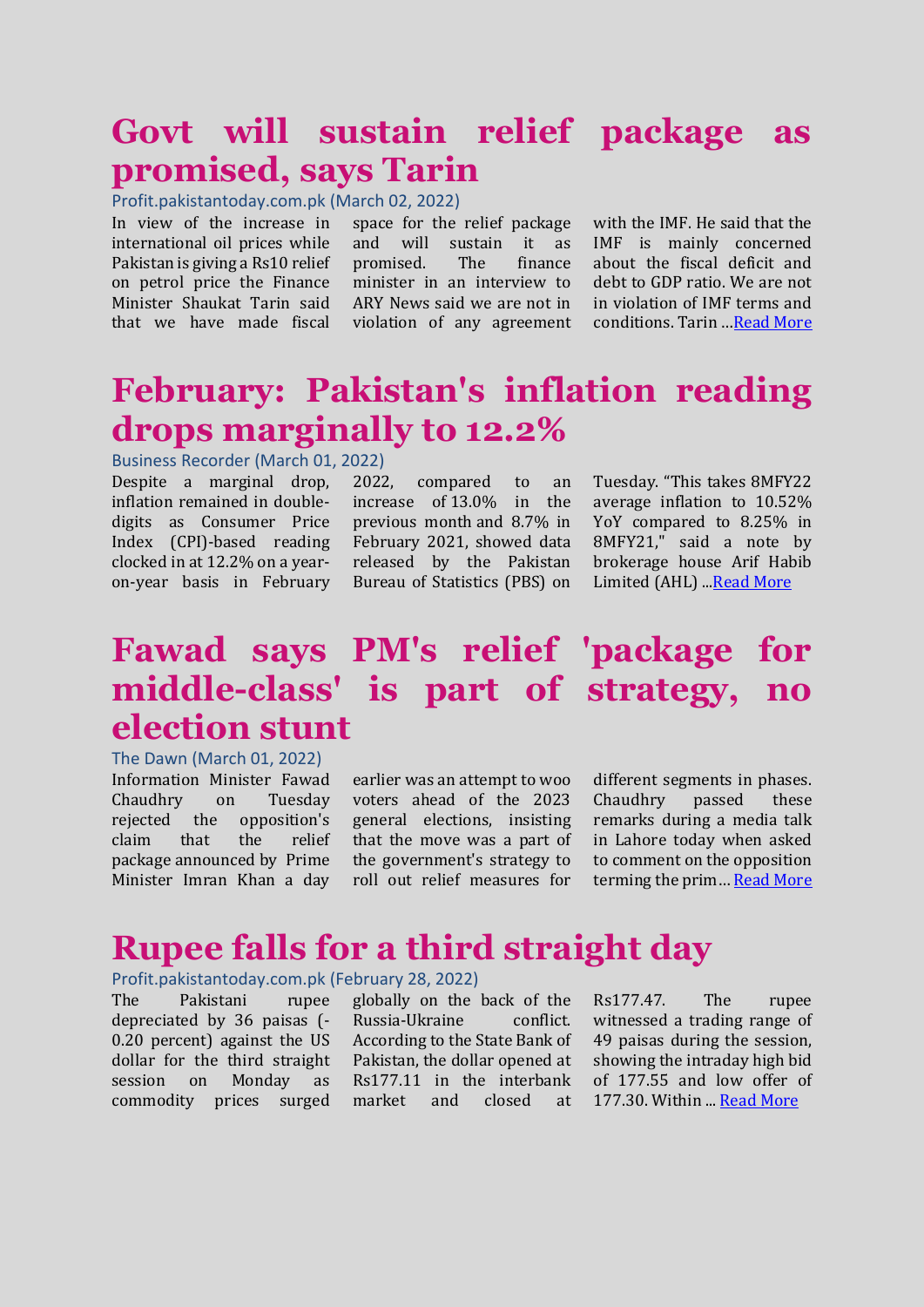### **PM announces reduction in petrol price by Rs10 per litre**

Business Recorder (February 28, 2022)

Pakistan Prime Minister Imran Khan announced various measures to boost the economy and tame inflation, saying that petrol prices will be reduced by Rs10, while electricity tariff would be brought down by Rs5 per unit

in a wide-ranging address to the nation that covered topics ranging from foreign policy to the PECA Ordinance. Khan, who began his address talking about Pakistan's foreign policy before moving on to measures to tackle inflation, said the country will also construct 10 dams in a bid to shield the economy from global price fluctuations.companies.

"Contingent liabilities from loss-making Sthe extent not covered by govern.[.Read More](https://www.dawn.com/news/1674955)

### **SBP eases financing for underconstruction houses**

Mmnews.tv (February 27, 2022)

KARACHI: The State Bank of Pakistan (SBP) has further relaxed the rules for housing finance and allowed individual buyers to obtain loans for residential units in

projects under development. "In order to further facilitate buyers of housing units in under-construction projects, the requirement of builder/ developer to avail

construction financing is being relaxed," said the central bank in a notification. The notification added, "Accordingly, buyers of homes in developing .... [Read More](https://mmnews.tv/sbp-eases-financing-for-under-construction-houses/)

## **No more evacuations until situation improves for Afghans abroad: Taliban**

#### The Dawn (February 27, 2022)

The Taliban will not allow any more evacuations of Afghans until the situation improves abroad for those who have already left, their spokesman said on Sunday. "The government has the responsibility to protect the people so this will be stopped until we get the assurance that their lives will not be endangered," Zabihullah Mujahid told a news conference. More than 120,000 Afghans and dual nationals were evacuated up to August 31 when the last US-led troops with .[..Read More](https://www.dawn.com/news/1677375)

### **Pakistan's Fatima Group inks \$1b deals with Saudi, Chinese firms**

#### Khaleej Times (February 26, 2022)

Fatima Group, one of the largest industrial conglomerates in Pakistan, has signed two memorandums of understanding (MoUs) worth

over \$ billion with two key global agriculture stakeholders – China Machinery Engineering Company (CMEC) from China, and Sarh Attaqnia Co. (SAC) from Saudi Arabia. A formal signing of the business partnership was held at the Pakistan Pavilion, in line with the ongoing Agriculture Week, at Expo ... [Read More](https://www.khaleejtimes.com/business/pakistans-fatima-group-inks-1b-deals-with-saudi-chinese-firms)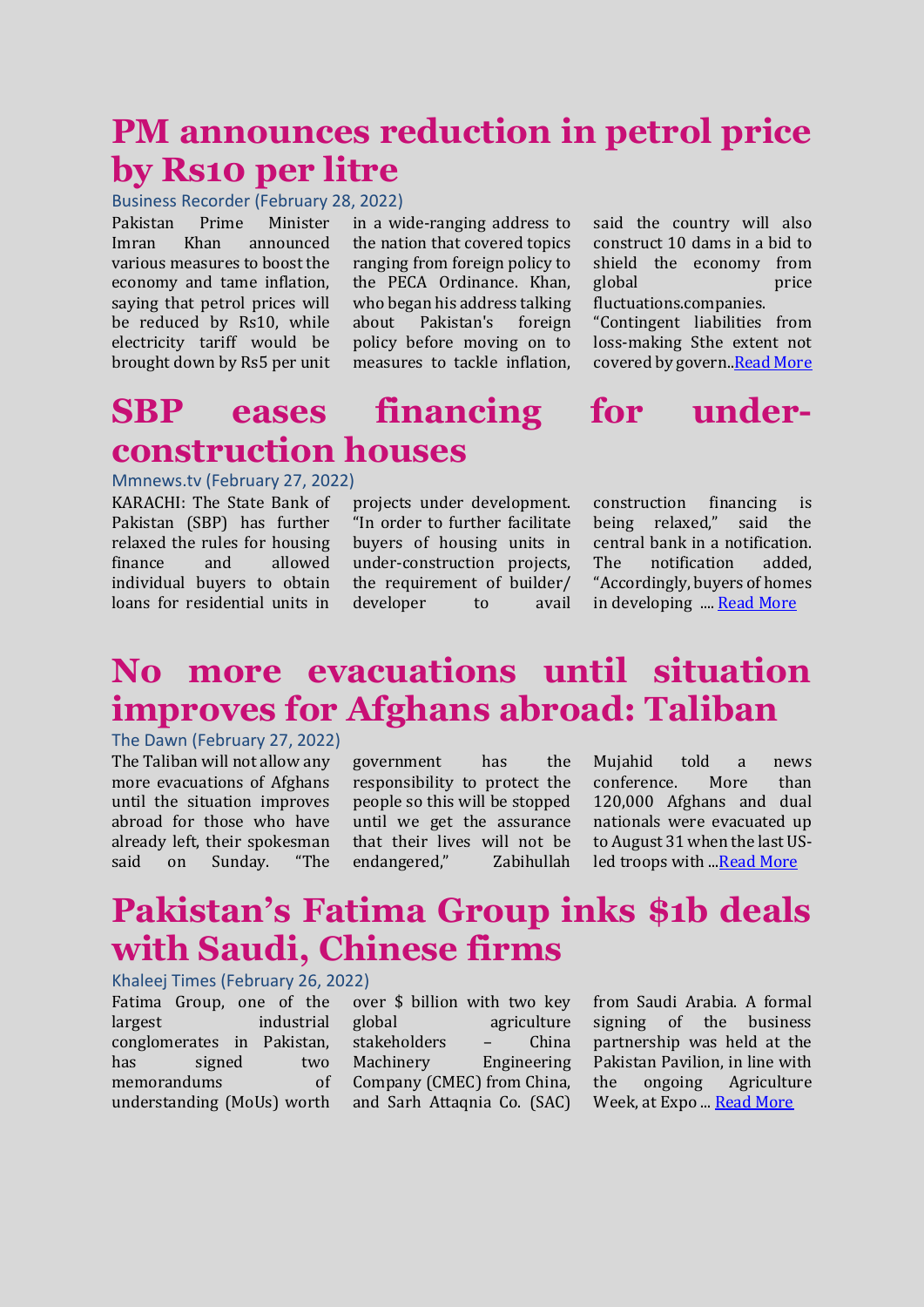### **Pak, Afghan commerce ministers to meet at Torkham border on February 28**

Profit.pakistantoday.com.pk (February 26, 2022)

A high-powered delegation led by Adviser to the Prime Minister on Commerce & Industry Abdul Razak Dawood is scheduled to meet Afghan Minister of Commerce

and his team at Torkham border on February 28. This was informed during the meeting of Afghanistan Inter-Ministerial Coordination Cell (AICC), said a press release

issued here. The two delegations will visit the Torkham border to witness cross border movement of pedestrians and vehicles. The scheduled meetin.[..Read More](https://profit.pakistantoday.com.pk/2022/02/26/pak-afghan-commerce-ministers-to-meet-at-torkham-border-on-february-28/)

### **Russia's Skolkovo Foundation, STZA sign LoI for cooperation in advanced technologies**

#### Profit.pakistantoday.com.pk (February 25, 2022)

The Skolkovo Foundation of Russia and Special Technology Zones Authority (STZA) of Pakistan have signed a Letter of Intent (LOI) to enhance bilateral

cooperation in the technology sector. foster business relations and increase exchanges between the scientific and technological institutions of two countries. As per the information, the LOI was inked by Skolkovo Foundation Chairman Igor Drozdov and Special Technology Zones Authority Chairman Amer ... [Read More](https://profit.pakistantoday.com.pk/2022/02/25/russias-skolkovo-foundation-stza-sign-loi-for-cooperation-in-advanced-technologies/)

### **Rupee crosses 177 against US dollar after record C/A deficit, high oil prices**

#### Business Recorder (February 25, 2022)

Rising oil prices and a record high current account deficit in January weighed in on Pakistan's rupee that registered further depreciation of 0.41% against

the US dollar in the inter-bank market on Friday. As per the State Bank of Pakistan (SBP), the rupee closed at 177.11 after a day-on-day depreciation of 72 paisas or

0.41%. On Thursday, the local currency had depreciated 23 paisas against the dollar. Experts say decline in the local currency is due to the jump in current .[..Read More](https://www.brecorder.com/news/40157131)

### **ECC approves regulations for barter trade with Afghanistan, Iran**

#### Profit.pakistantoday.com.pk (February 24, 2022)

The Federal cabinet's Economic Coordination Committee (ECC) on Thursday approved amendments in Export Policy Order 2020 and Import Policy

Order 2020 to provide regulatory cover to barter trade arrangements with Afghanistan & Iran. According to sources, the ministry of commerce presented a summary for grant of regulatory support for establishing barter trade arrangements with Afghanistan and Iran. And, the ECC after discuss... [Read More](https://profit.pakistantoday.com.pk/2022/02/24/ecc-approves-regulations-for-barter-trade-with-afghanistan-iran/)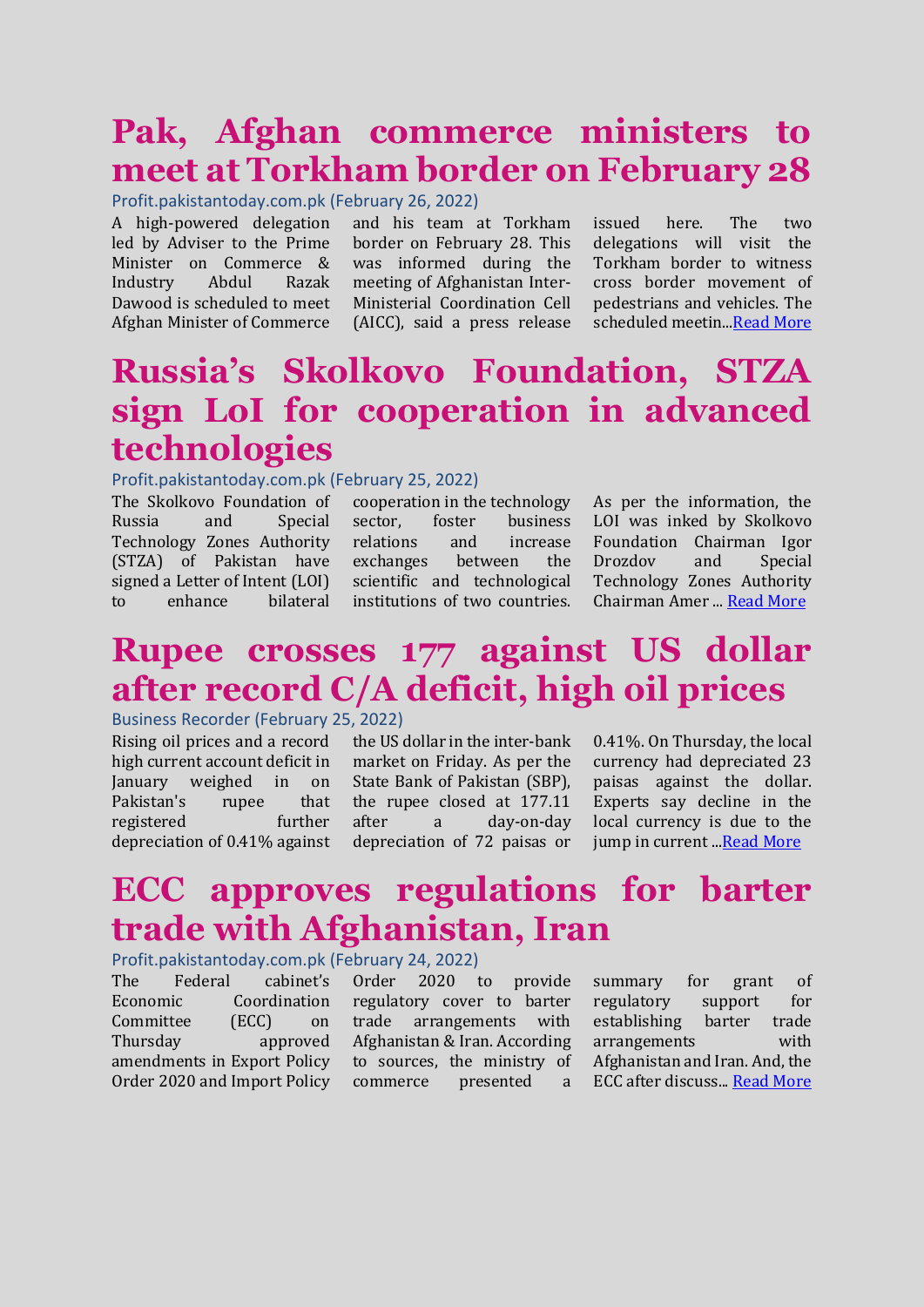### **Bill Gates hails Pakistan's innovation in controlling COVID-19, polio**

The News (February 24, 2022) Hailing Pakistan's efforts against COVID-19 and polio, Microsoft co-founder and philanthropist Bill Gates Wednesday said that the country's "innovative"

command centres, the National Emergency Operations Centre (NEOC) and the National Command and Operation Centre (NCOC), "blew him away". Gates made

these remarks in his blog following his day-long visit to Pakistan last week during which he also held talks with Prime Minister Imran Khan. He wrote: "Last ....[. Read More](https://www.thenews.com.pk/latest/936400-bill-gates-hails-pakistans-innovation-in-controlling-covid-19-polio)

### **Sukuk, IMF package to help shore up Pakistan's economy: Moody's**

#### Business Recorder (February 23, 2022)

ISLAMABAD: The issuance of Sukuk by Pakistan, together with the \$1 billion disbursement from the International Monetary Fund's Extended Fund Facility (EFF), will help shore up the economy's reserves amid a sharp widening of the current account deficit, says Moody's Investors Services (Moody's). Moody's in its latest report

stated that Pakistan (B3 stable) returned to the Sukuk market with a seven-year issuance in January 2022, its first Sukuk since 2017. This issuance, togethe..[.Read More](https://www.brecorder.com/news/40156462/sukuk-imf-package-to-help-shore-up-pakistans-economy-moodys)

### **Pakistan earns \$1301 million from IT services' export in 1st half**

Dunyanews.tv (February 23, 2022)

ISLAMABAD (Dunya News) – Pakistan earned US \$1301.880 million by providing different Information Technology (IT) services in various countries

during the first half of financial year 2021-22. This shows growth of 35.74 percent as compared to US \$959.110 million earned through provision of services

during the corresponding period of fiscal year 2020-21, Pakistan Bureau of Statistics (PBS) reported. During July-December (2021-22), the export of compute. Read More

### **Pak- Uzbekistan bilateral PTA to be finalized in March**

#### Daily Times (February 22, 2022)

ISLAMABAD: Adviser to Prime Minister on Commerce and Investment, Abdul Razak Dawood on Tuesday said that the Preferential Trade Agreement (PTA) to increase

bilateral trade between Pakistan and Uzbekistan is expected to be finalized in the month of March 4th. The signing of the agreement will take place during the Uzbek

President's visit to Pakistan in 3-4th March, to facilitate bilateral trade and transit trade to boost trade ties between Pakistan, Uzbekistan and also enhance… [Read More](https://dailytimes.com.pk/890004/pak-uzbekistan-bilateral-pta-to-be-finalized-in-march/)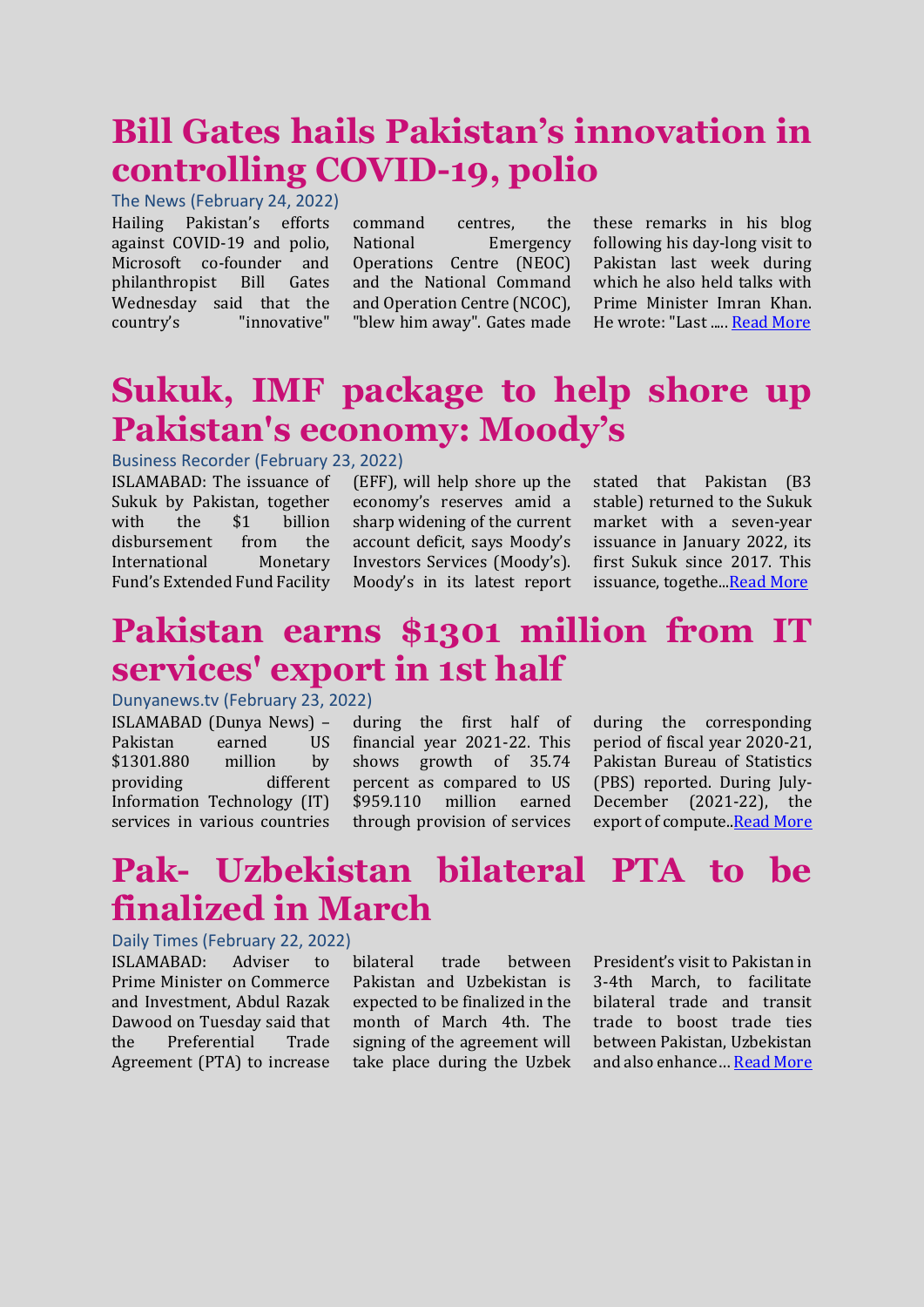### **Govt disburses loans worth Rs2.5bn under Kamyab Pakistan Program**

Profit.pakistantoday.com.pk (February 22, 2022)

The federal government has disbursed loans worth Rs2.5 billion under Kamyab Pakistan Program (KPP). As per the details, Federal Minister for Finance and

Revenue Shaukat Tarin presided over the Steering Committee meeting of KPP at the Finance Division. A thorough presentation was given to the finance minister on the progress of the Kamyab Pakistan Program. It was informed that Kamyab Pakistan Programme is going successfully and applications for the award of ... [Read More](https://profit.pakistantoday.com.pk/2022/02/22/govt-disburses-loans-worth-rs2-5bn-under-kamyab-pakistan-program/)

### **Sindh cabinet approves formation of Provincial Finance Commission**

#### The Dawn (February 21, 2022)

The Sindh cabinet on Monday approved the formation of the Provincial Finance Commission (PFC) — which it had agreed to do in separate deals with the Jamaat-i-Islami

(JI) and Pak Sarzameen Party (PSP) earlier this year announcing that the mayor, as well as representatives from townships and union councils, would be a part of the PFC. The decision was made during a meeting of the cabinet presided over by Chief Minister Murad Ali Shah, according to a statement issued by the ... [Read More](https://www.dawn.com/news/1676296)

### **Govt carrying out measures to promote SME sector: Tarin**

#### Profit.pakistantoday.com.pk (February 21, 2022)

Federal Minister on Finance and Revenue, Shaukat Tarin on Monday said that the government is actively carrying out all measures aimed at boosting the

country's SME sector. During a meeting with All Pakistan Bedsheets & Upholstery Manufacturers Associations (APBUMA) led by its Chairman, Arif Ehsan Malik,

the minister appreciated the contribution of the association in the economic growth of the country. He said, growth of the SME sector leads to employe... [Read More](https://profit.pakistantoday.com.pk/2022/02/21/govt-carrying-out-measures-to-promote-sme-sector-tarin/)

### **Rupee likely to remain steady**

#### The News (February 20, 2022) KARACHI: The rupee is expected to stay range-bound against the dollar next week as importer demand for the greenback appears to be in line with inflows, traders and

analysts said. The local unit commenced the week at 175.47 to the dollar, and closed at 175.86 on Friday. It fell by 39 paisas and 0.22 percent versus the greenback. "We expect normal demand from energy and other sectors' importers that is going to match with the supplies from export proceeds and .... [Read More](https://www.thenews.com.pk/print/935067-rupee-likely-to-remain-steady#:~:text=KARACHI%3A%20The%20rupee%20is%20expected,closed%20at%20175.86%20on%20Friday.)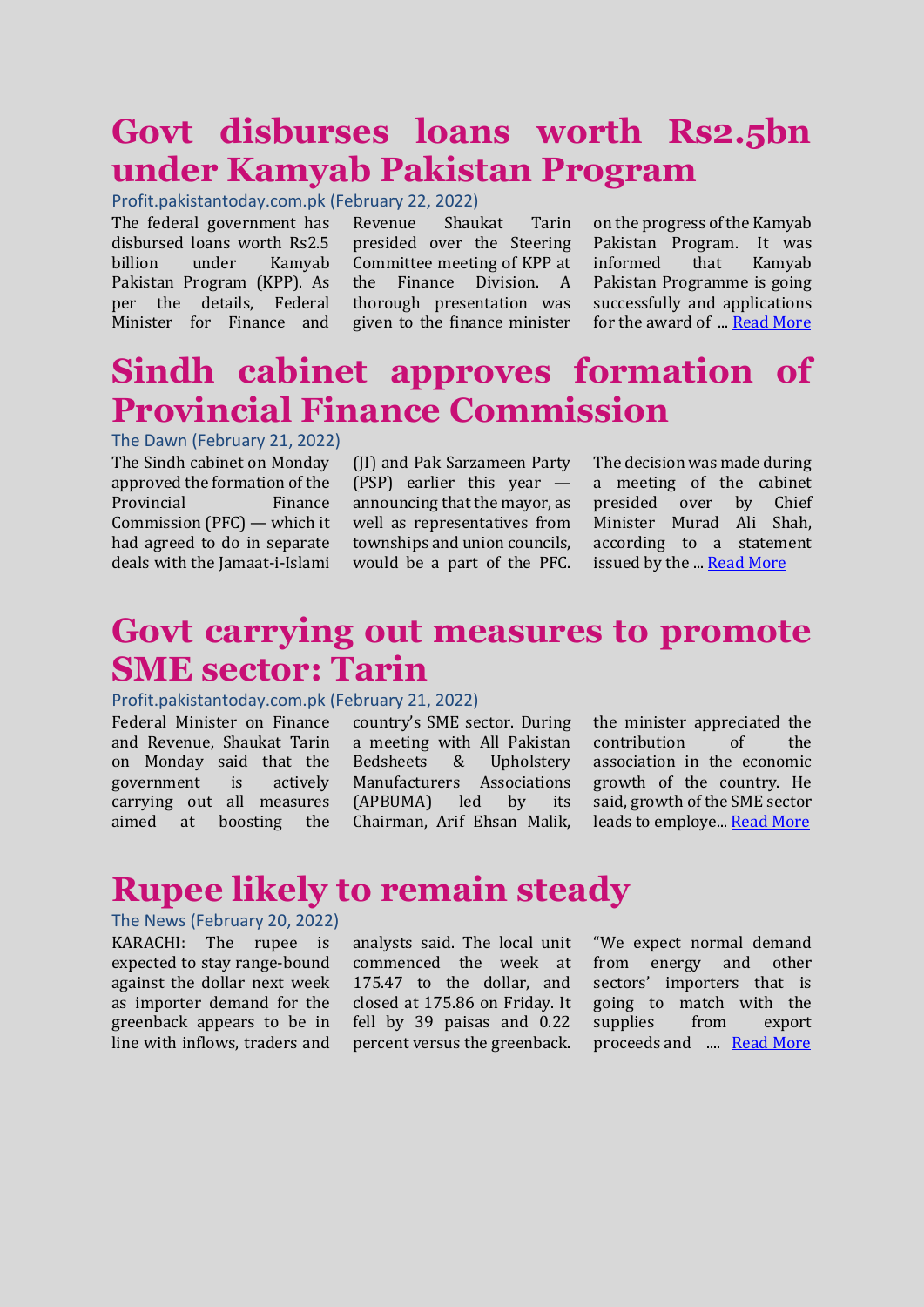### **Suisse Secrets: Probe to expose details of Swiss banks containing over \$100 billion**

#### Geo.tv (February 20, 2022)

Independent Organised Crime and Corruption Reporting Project, which exposes crime and corruption, have announced to leak an exposé called "Suisse Secrets" that has details of bank accounts containing over \$100 billion in the Swiss bank. The organisation said that leaked records of 18,000 bank accounts holding assets worth

more than \$100 billion are "upcoming". "OCCRP and 47 other media outlets have been working on one of the world's largest investigations into the shadowy world ... [Read More](https://www.geo.tv/latest/400463-suisse-secrets-leak-to-expos%C3%A9-details-of-swiss-banks-containing-over-100-billion)

### **European Union is largest importer of Pakistani exports, more than the US and China combined; says EU Envoy**

#### Pakistantoday.com (February 19, 2022)

Ambassador of the European Union Androulla Kaminara said that EU was the largest importer of Pakistani exports which were 35 percent of Pakistan exports while USA's share was 16 percent and China 6 percent. She expressed these views during a webinar organized by Karachi Council on Foreign Relations (KCFR), chaired by

Mr. Ikram Sehgal and moderated by Ambassador Mustafa Kamal Kazi. The Ambassador said that the European Union is a Unique Economic and ... [Read More](https://www.pakistantoday.com.pk/2022/02/19/european-union-is-largest-importer-of-pakistani-exports-more-than-the-us-and-china-combined-says-eu-envoy/)

### **SBP Issues Commemorative Coin To Mark 70th Anniversary Of Pak-German Relations**

#### The Nation (February 19, 2022)

ISLAMABAD – State Bank of Pakistan has issued Rs70 commemorative coin to mark 70th anniversary of diplomatic relations between Germany and Pakistan. A

ceremony was held at the State Bank of Pakistan (SBP) office in Islamabad to mark the issuance of a special 70 rupee commemorative coin. It may be recalled that the diplomatic relationship between Germany and Pakistan was established on October 15, 1951. Foreign Secretary of Pakistan, Sohail Mahmood graced... [Read More](https://nation.com.pk/2022/02/19/sbp-issues-commemorative-coin-to-mark-70th-anniversary-of-pak-german-relations/)

### **UAE, India sign 'milestone' pact to boost economies**

#### The Dawn (February 18, 2022)

India and the United Arab Emirates (UAE) signed a broad trade and investment pact on Friday that will eventually cut all tariffs on each other's goods and aims

to increase annual trade between the two nations to \$100 billion within five years. The virtual signing ceremony marks the first trade deal sealed by the Gulf state since

it began pursuing such pacts last September in a bid to strengthen its status as a business hub. India's Prime Minister Narendra Modi and UAE de facto ruler[..Read More](https://www.dawn.com/news/1675767)